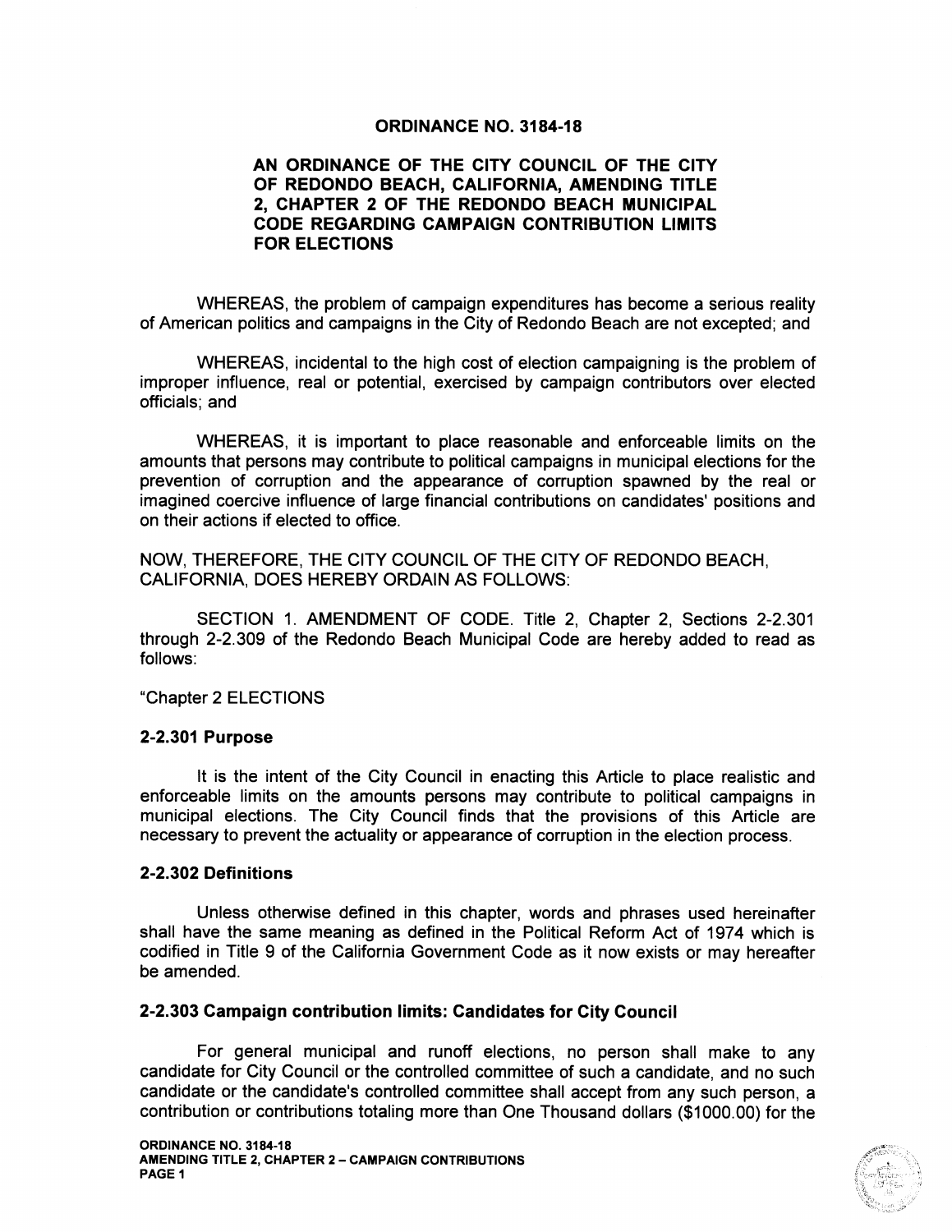general municipal election and One Thousand dollars (\$ 1000.00) for the runoff election. The One Thousand dollar (\$1000.00) limit specified above shall be adjusted in June of every odd numbered year commencing in 2019 for changes in the consumer price index for the Los Angeles Area, CPI-U rounded to the nearest \$50.00. Nothing herein shall be construed to restrict a candidate from contributing his or her own funds or assets to his or her campaign.

## 2- 2.304 Campaign contribution limits: Candidates for Mayor

For general municipal and runoff elections, no person shall make to any candidate for any of the office of Mayor or the controlled committee of such a candidate, and no such candidate or the candidate's controlled committee shall accept from any such person, <sup>a</sup> contribution or contributions totaling more than Two Thousand, Five Hundred dollars 2,500.00) for the general municipal election and Two Thousand, Five Hundred dollars 2, 500.00) for the runoff election. The Two Thousand, Five Hundred dollar (\$2, 500.00) limit specified above shall be adjusted in June of every odd numbered year commencing in 2019 for changes in the consumer price index for the Los Angeles Area, CPI-U rounded to the nearest \$50.00. Nothing herein shall be construed to restrict <sup>a</sup> candidate from contributing his or her own funds or assets to his or her campaign.

## 2-2.305 Loans

1) A loan shall be considered a contribution from the maker and the guarantor of the loan and shall be subject to the contribution limitations of this Chapter.

2) Every loan to a candidate's controlled committee shall be by written agreement.

(3) Notwithstanding any other provision of this Section 2-2.306, a candidate for City Council shall not loan to his or her campaign, funds in excess of Fifteen Thousand dollars (\$ 15,000.00) in a general municipal election and Fifteen Thousand dollars (\$ 15,000.00) in a runoff election.

4) Notwithstanding any other provision of this Section 2- 2.306, a candidate for Mayor shall not loan to his or her campaign, funds in excess of Twenty-Five Thousand dollars (\$ 25,000.00) in <sup>a</sup> general municipal election and Twenty-Five Thousand dollars (\$25,000.00) in a runoff election.

5) Nothing herein shall be construed to restrict a candidate from contributing his or her own funds or assets to his or her campaign.

# 2-2.306 Prohibition on nonelection cycle contributions

No candidate or the controlled committee of such a person shall accept any contribution except during the election cycle in which the candidate or officeholder intends to run for or be a write-in candidate for the office for which the contribution is made. Election cycle means that period commencing with January <sup>1</sup> of the even numbered year immediately preceding the general municipal election for that office and ending six (6) months after the general municipal election. For a special election, the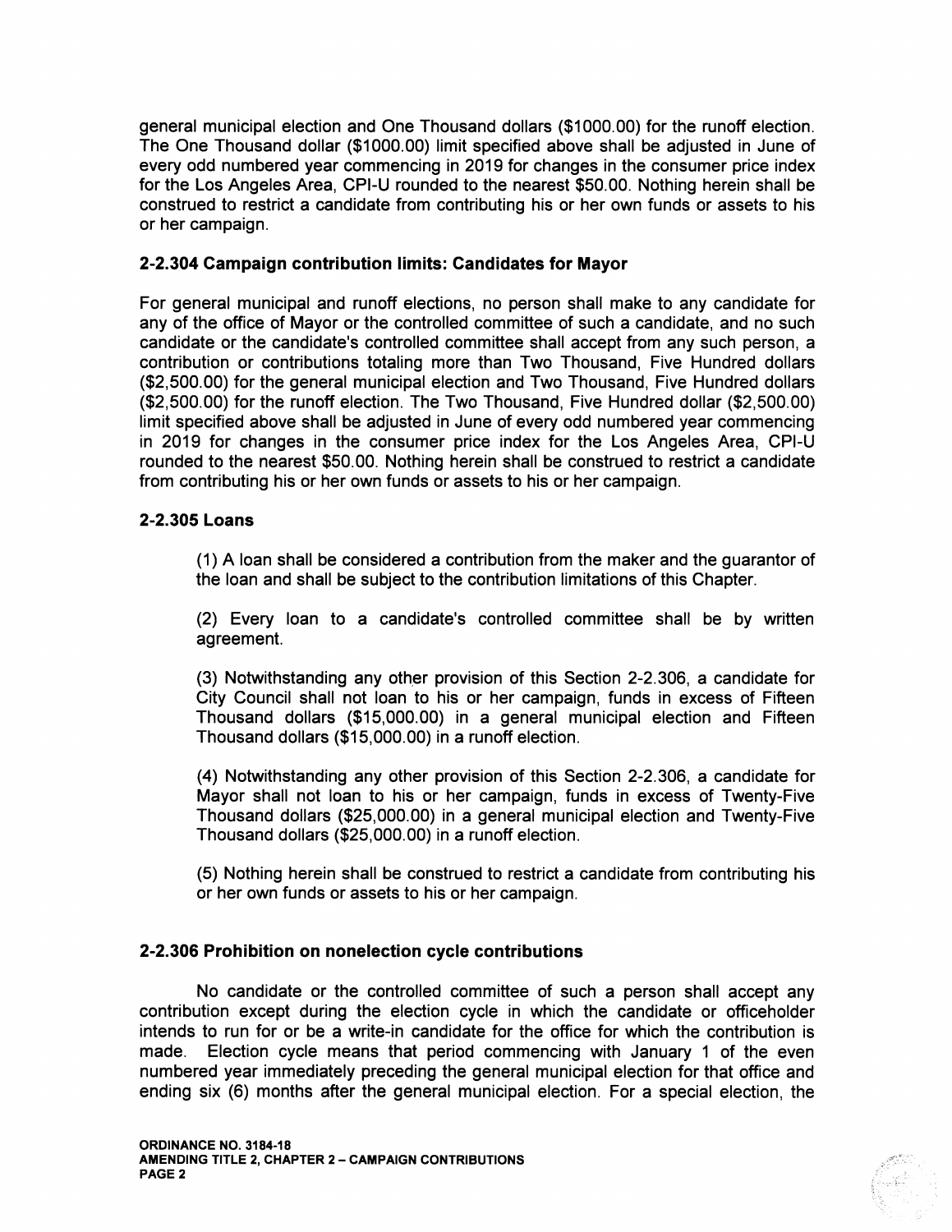election cycle commences with the declaration of a vacancy in an elective office and ends six (6) months after the special election date.

#### 2-2.307 Return of contributions

A contribution will not be considered to be received or accepted if it is not negotiated or deposited, and in addition it is returned to the donor within fourteen ( 14) days of receipt.

#### 2-2.308 Family Contributions

Contributions from spouses shall be treated as contributions by separate persons and shall not be aggregated. Contributions by children under the age of eighteen ( 18) years of age shall be treated as contributions by their parents (or legal guardians) and attributed one-half (1/2) to each parent (or legal guardian) or the total amount to a single parent (or legal guardian).

#### 2-2.309 Violations; Misdemeanor

Any person violating any of the provisions of this chapter shall be guilty of <sup>a</sup> misdemeanor."

SECTION 2. EXEMPT FROM CEQA. The City Council determines that this ordinance is exempt from review under the California Environmental Quality Act ( Cal. Pub. Regs. Code Section 15000, et seq.) because the only potential physical effect on the environment that could foreseeably result from its implementation is <sup>a</sup> reduction in environmental impacts associated with vehicle traffic including, but not limited to, traffic congestion and greenhouse gas emissions. Such a reduction in the use or operation of an existing City street or property is categorically exempt from further CEQA review under Cal. Code Regs. Title 14, Section 15301. This ordinance, therefore, is an action that does not have the potential to cause significant effects on the environment.

SECTION 3. INCONSISTENT PROVISIONS. Any provisions of the Redondo Beach Municipal Code, or appendices thereto, or any other ordinances of the City inconsistent herewith, to the extent of such inconsistencies and no further, are hereby repealed.

SECTION 4. SEVERANCE. If any section, subsection, sentence, clause, or phrase of this ordinance is for any reason held to be invalid or unconstitutional by the decision of any court of competent jurisdiction, such decision shall not affect the validity of the remaining portions of the ordinance. The City Council hereby declares that it would have passed this ordinance and each section, subsection, sentence, clause, and phrase thereof, irrespective of the fact that any one or more sections, subsections, sentences, clauses, or phrases be declared invalid or unconstitutional.

SECTION 5. PUBLICATION AND EFFECTIVE DATE. This ordinance shall be published by one insertion in The Beach Reporter, the official newspaper of said city, and same shall go into effect and be in full force and operation from and after thirty (30) days after its final passage and adoption.

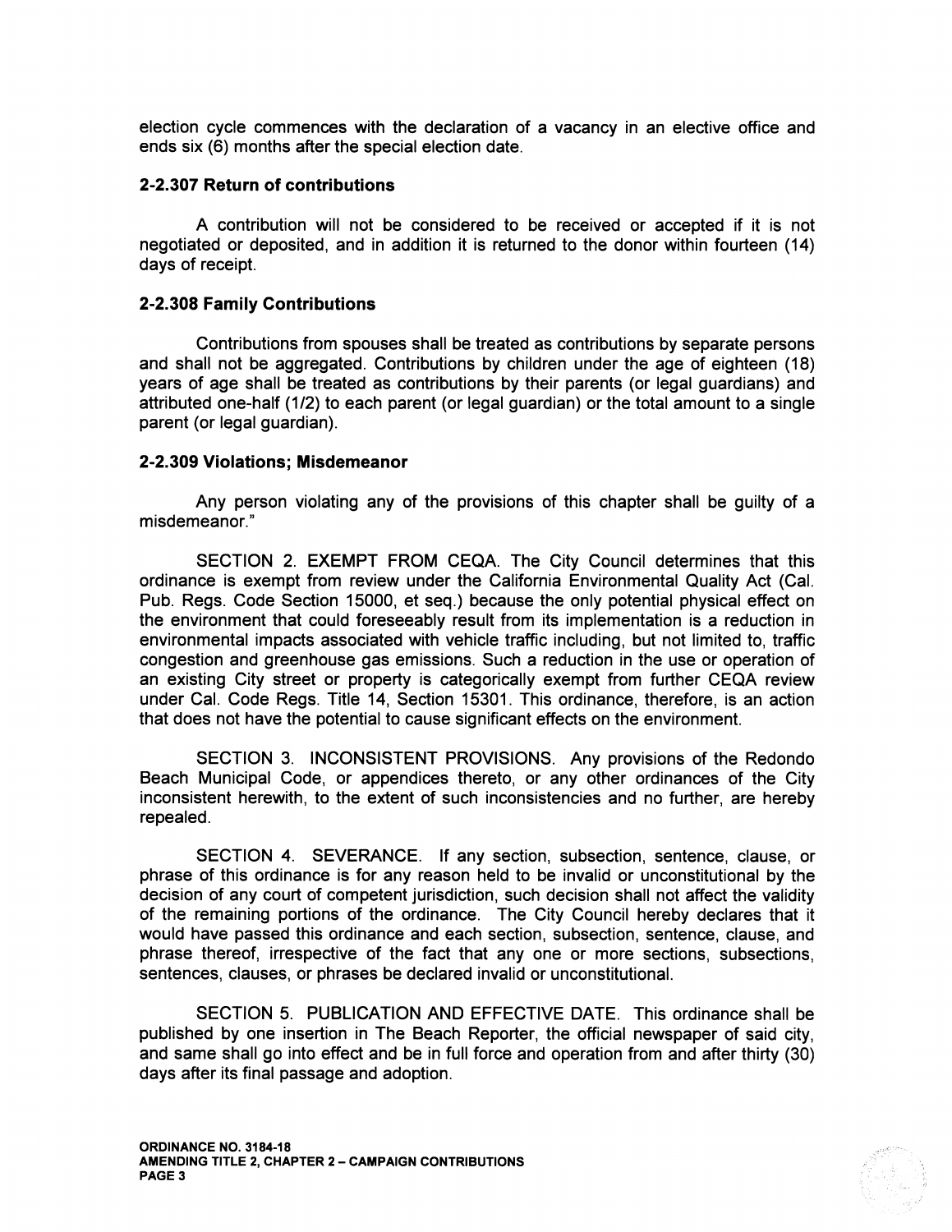PASSED, APPROVED AND ADOPTED this 8th day of January, 2019.

 $C_{\cdot}$ 

Mayor William C. Brand

APPROVED AS TO FORM: ATTEST:

Mill w. W. W [MANN MANANG]